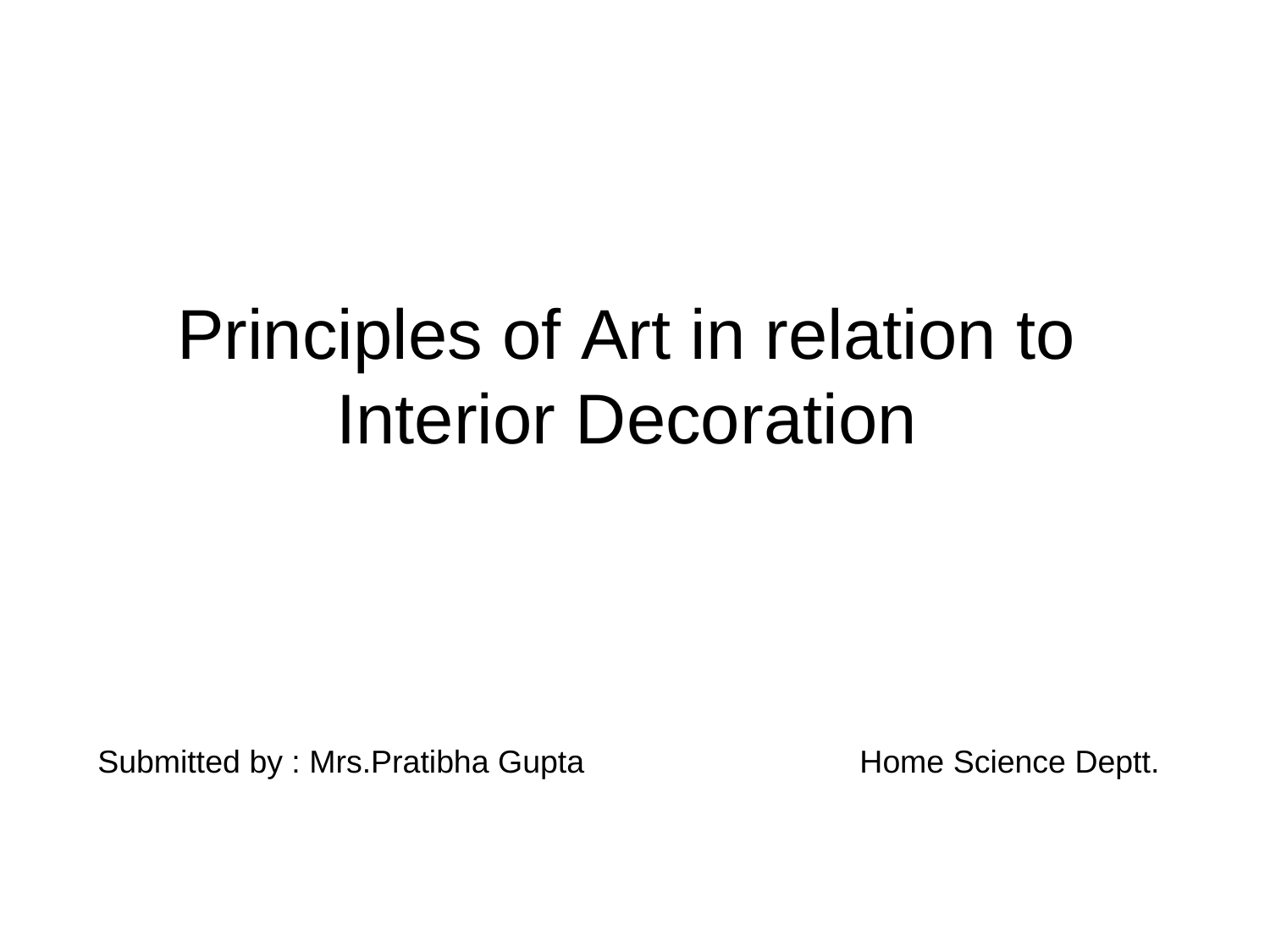# Principles of Art in relation to Interior Decoration

The presences of Art Elements makes all decorative pieces attractive. All these elements of art are to be arranged using definite principles to make a piece of art look impressive and meaningful so that they look harmonious and do not make each other look less attractive. These principles are known as principles of design.

To make art or design to look attractive we need to know two things: i) The qualities possessed in the material such as line, form, textures etc. ii) The way in which these qualities can be arranged or assembled together.

#### **Following are the Principles of Design:**

- 1. Harmony
- 2. Balance
- 3. Rhythm
- 4. Proportion
- 5. Emphasis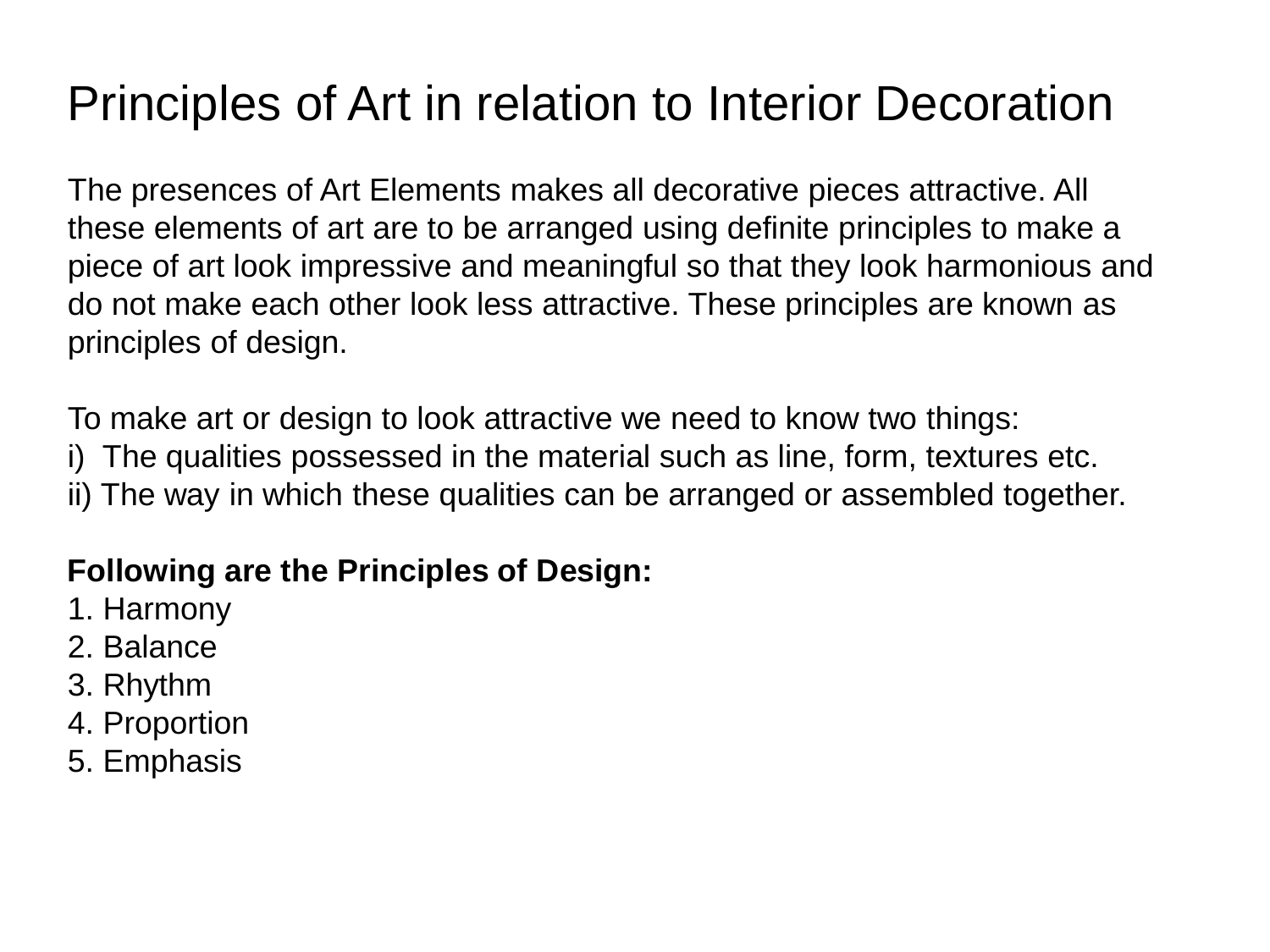### Harmony

Harmony means that all the articles of decoration used in the room such as furniture, wall pictures, curtains etc. should be harmonious to each other. The size, shape, texture color and the expression or meaning conveyed by these objects should be so matched that all the articles placed in the rooms seems to be unified whole.

Harmony should be created in all the elements such as:

- 1. Harmony in lines
- 2. Harmony in size and shape
- 3. Harmony in texture
- 4. Harmony in expression
- 5. Harmony in color
- 6. Harmony in Pattern.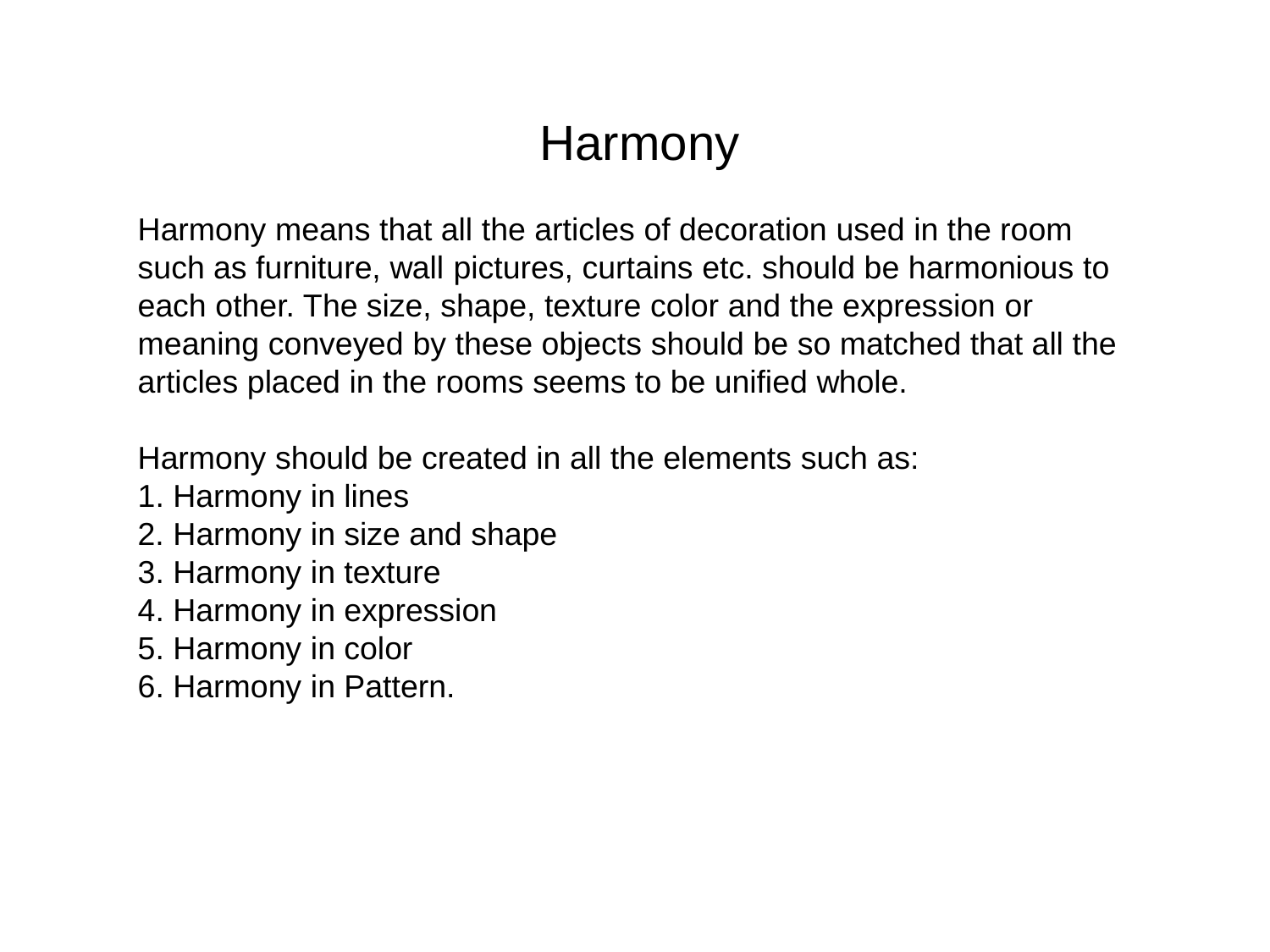### Balance

Balance is essential in the object to bring stability, the same principle is applied in Interior Decoration also. When one article is placed in the room is considered as centre and the other articles are arranged on the both sides in such a way that both sides looks equally attractive then it is called **IN BALANCE.** Such state seems comfortable, stable and permanent.

*"Balance means comfort or repose. This goal can be achieved by arranging all shapes and colors around the axis in such a way that there is equal gravitation between all"*

Balance is of two types:

- i) Formal or symmetrical balance
- ii) Informal or asymmetrical balance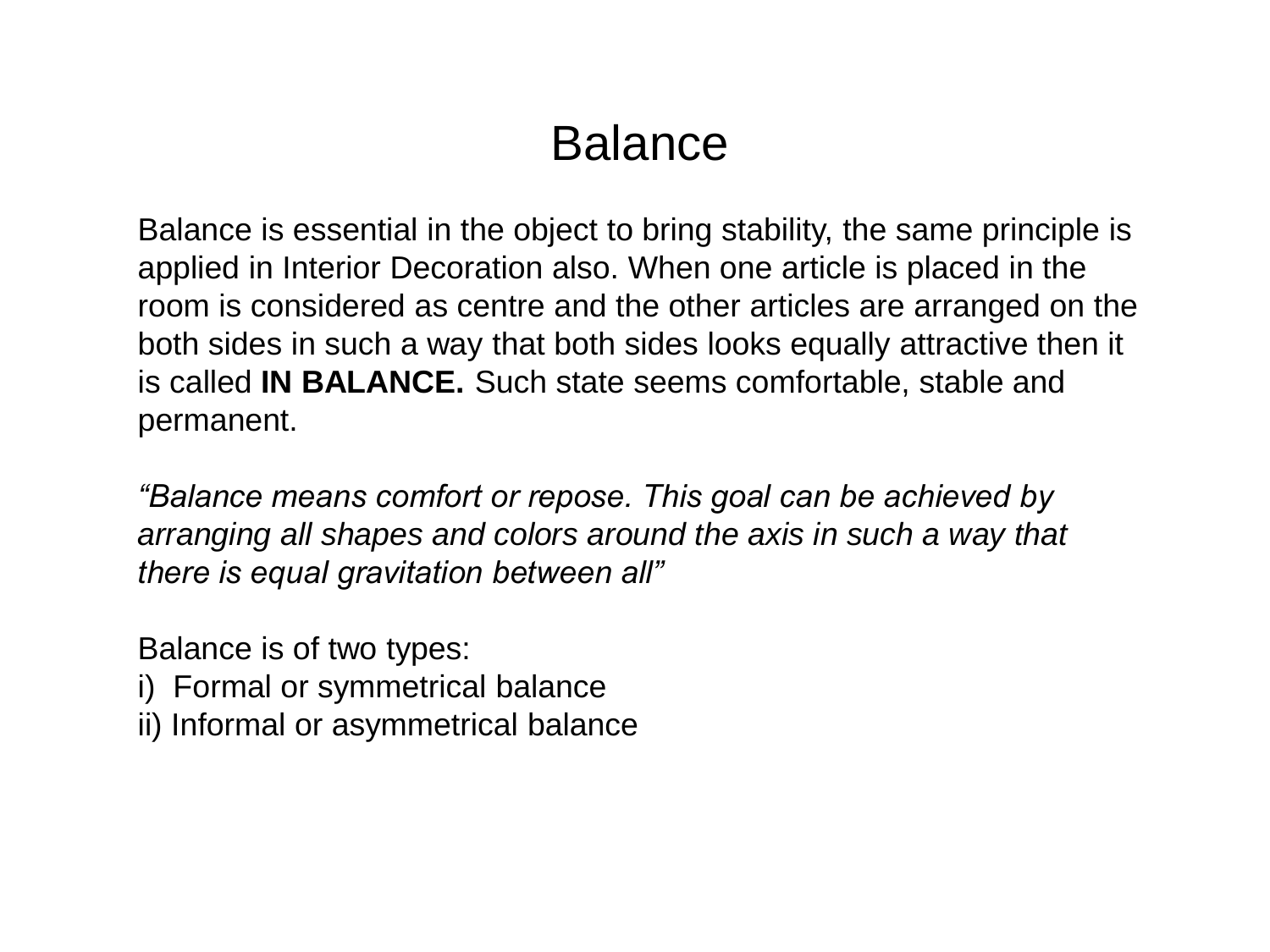# Rhythm

Rhythm means movement. Rhythm is the principle of nature, which we can see all around us e.g. movement of growth of plants produces rhythm, the mountain peeks seems to be rhythmic to each other. Rhythm is produced in every form of art such as painting, sculpturing and music. Rhythm is also very important principle of Interior Decoration. Here it means the movement due to which an eye travels from one part of design to another. An empty space have no rhythm but an object of any shape is placed therein, the eyes begin to move along with the lines produced by that object, connects other object adjoining it and it travels back to the starting point. As a result, all the objects placed there are united into a group through the vision i.e. we perceive all the objects together.

*"In Art, the rhythm means an easy connected path along which the eye travels in an arrangement of lines, forms, textures."*

Rhythm are of two types: 1)Regular rhythm 2)Variable rhythm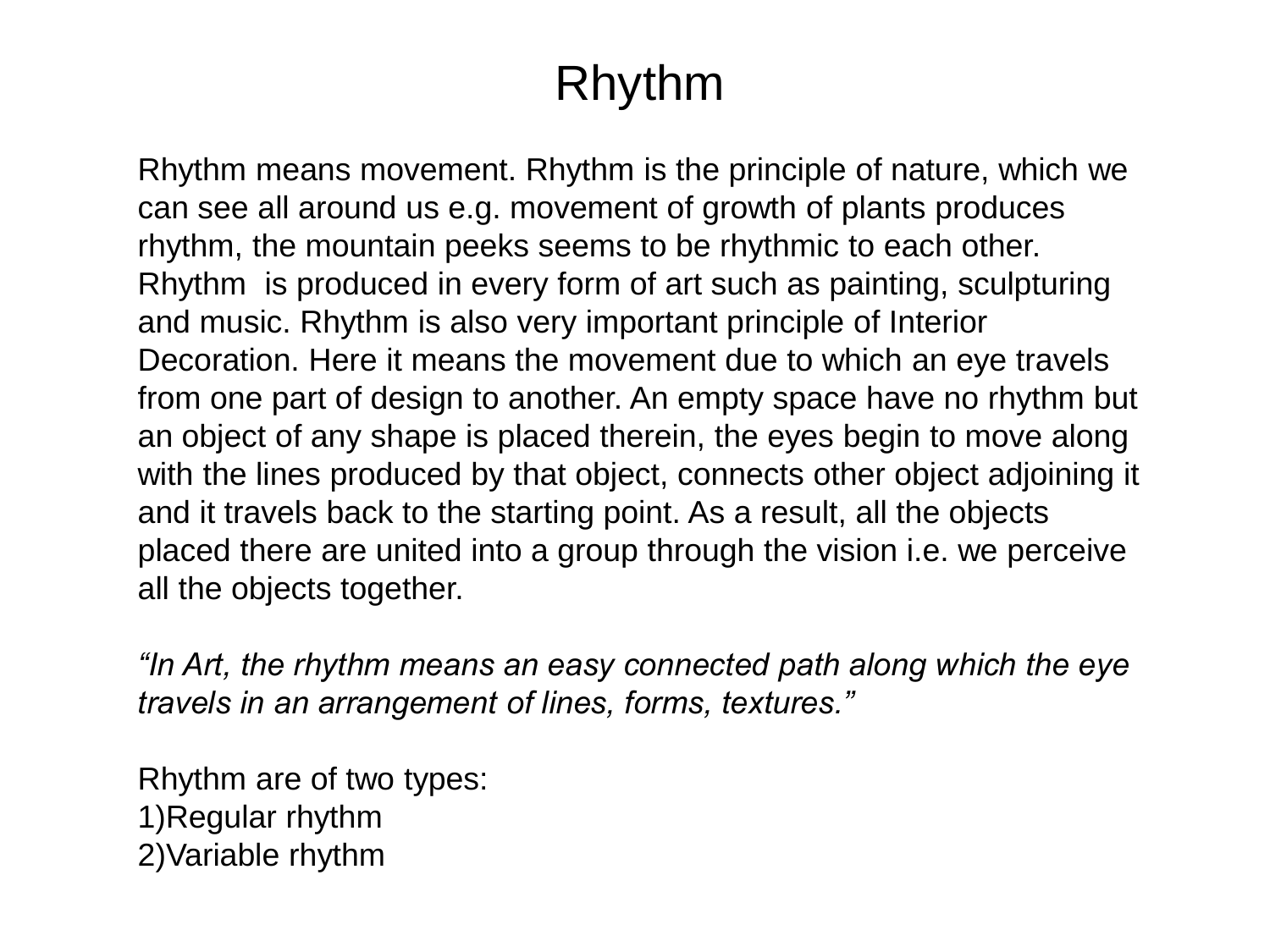# Proportion

The articles used for the decoration of a place should be in correct proportion to each other and to the size and shape of place where they are being used. Proportion means relationship of the objects with each other. Therefore this principle is also known as "law of relationships". An object may look attractive in color and shape when observed alone, but when it is placed along with those objects which are not in correct proportion to it likewise they are very large or small then effectiveness of that beautiful object will be reduced greatly. Hence beauty of ab object greatly depends on the its proportion to the other object placed around it.

In Interior Decoration, the correct proportion can be achieved in the following elements:

- 1) Proportion In lines
- 2) Proportion In Distance and Space
- 3) Proportion In Scale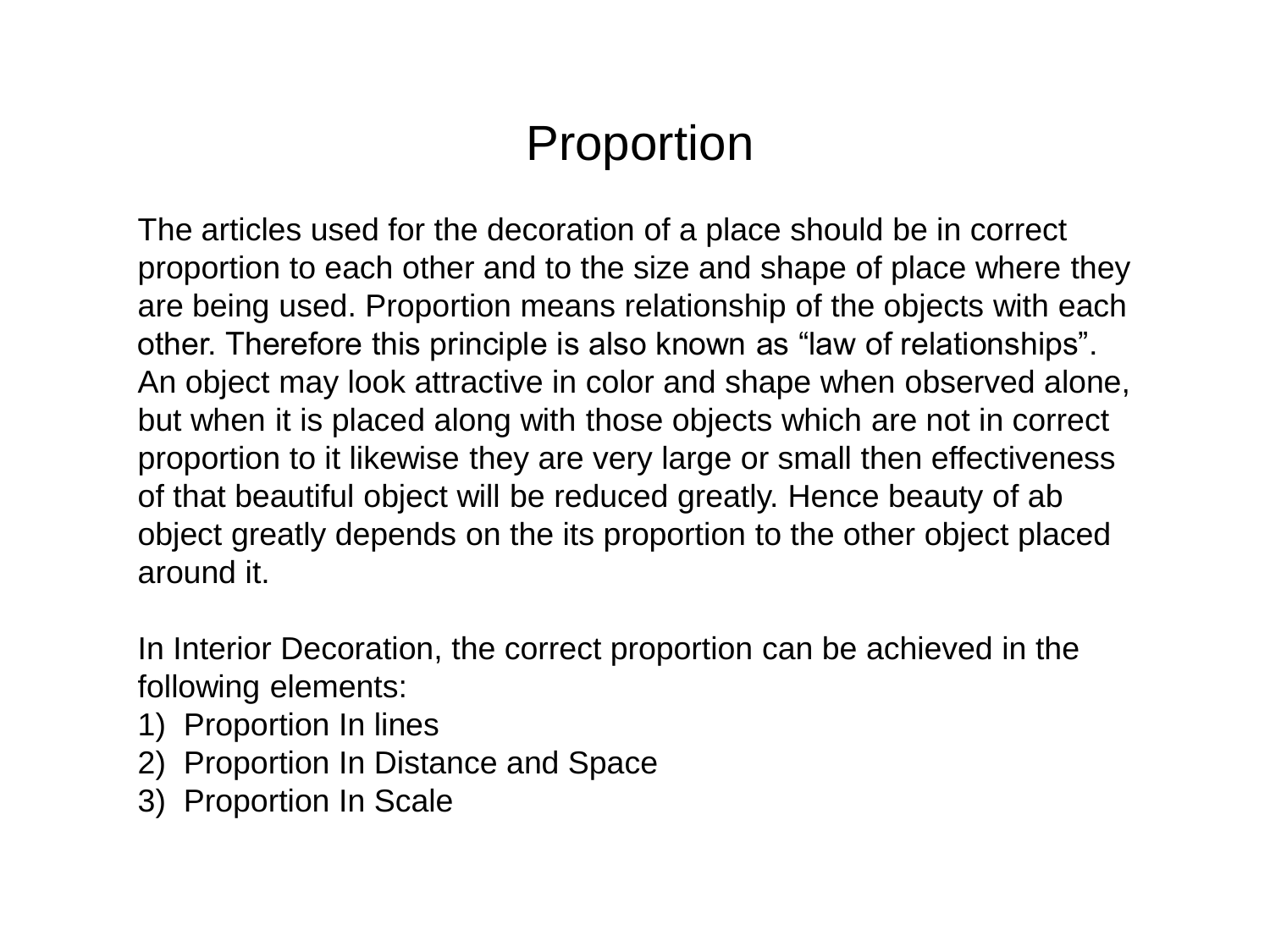# Emphasis

Man by nature, is attracted towards beautiful things and want to present his favorite object in his special way. Presentation of an object of beauty in a more impressive form is called the Emphasis. An object can only look attractive only when other object surrounding it are shown to be less significant. Therefore, placing an attractive object at a special place in a room and then arranging less important things around it, is the way to put emphasis.

Following points should be kept in mind while using the principle of emphasis more effectively:

- i) What to emphasize
- ii) How to emphasize includes grouping, decoration, use of colors, lines and forms.
- iii) Where to emphasize
- iv) How much to emphasize